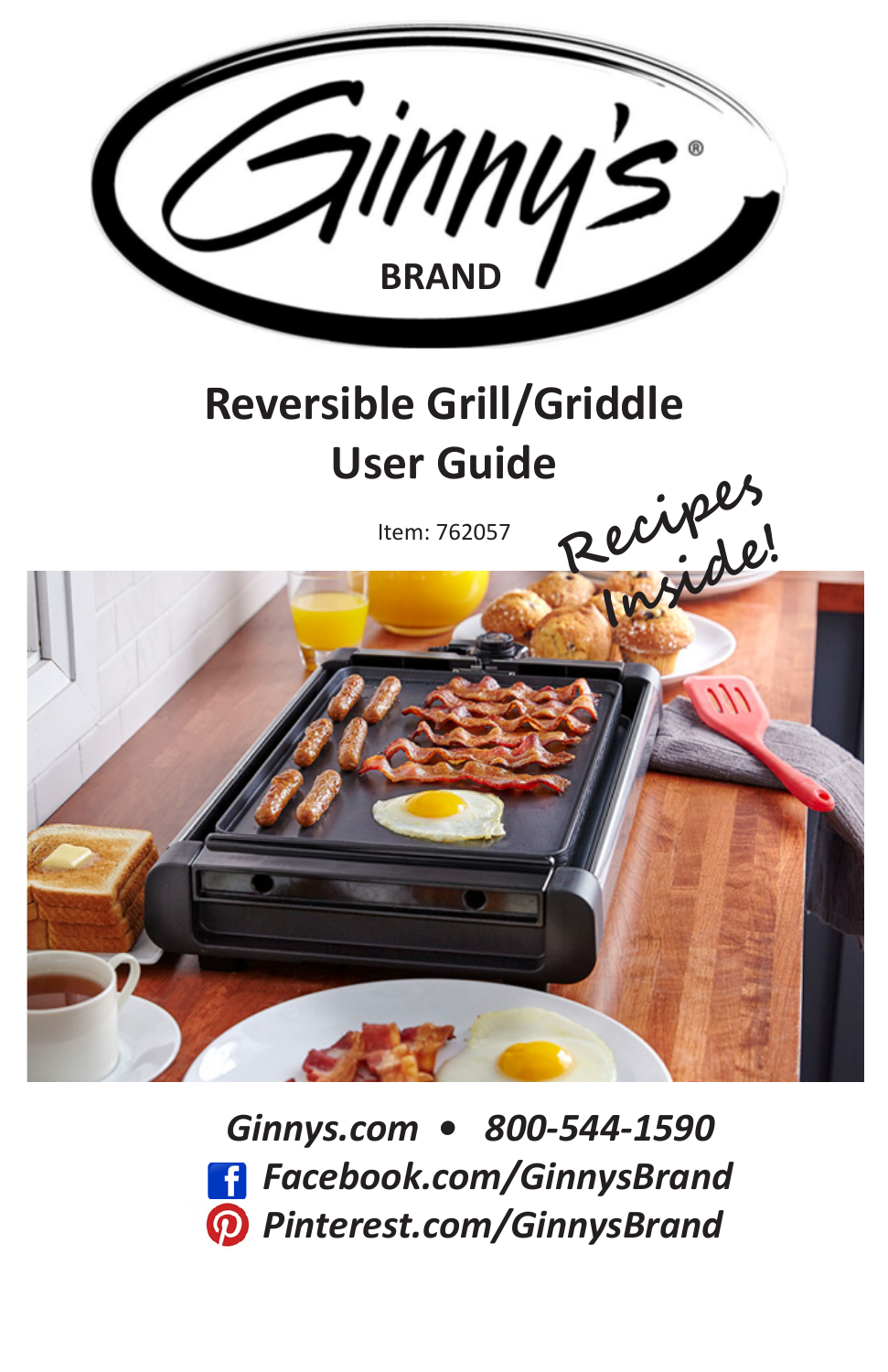Thank you for purchasing a Ginny's Brand Reversible Grill/Griddle. For the price of one, you have TWO cooking options — and it's incredibly easy to change from the grill to the griddle. Both the grill and the griddle have a nonstick surface for simple cleanup and drain holes to whisk away oil and fat from your food. You'll find this appliance so handy, you'll want to use it for breakfast, lunch and dinner!

**\_\_\_\_\_\_\_\_\_\_\_\_\_\_\_\_\_\_\_\_\_\_\_\_\_\_\_\_\_\_\_\_\_\_\_\_\_\_\_\_\_\_\_\_\_\_\_\_\_\_\_\_\_\_\_\_\_\_\_\_**

**\_\_\_\_\_\_\_\_\_\_\_\_\_\_\_\_\_\_\_\_\_\_\_\_\_\_\_\_\_\_\_\_\_\_\_\_\_\_\_\_\_\_\_\_\_\_\_\_\_\_\_\_\_\_\_\_\_\_\_\_**

### **TABLE OF CONTENTS**

**\_\_\_\_\_\_\_\_\_\_\_\_\_\_\_\_\_\_\_\_\_\_\_\_\_\_\_\_\_\_\_\_\_\_\_\_\_\_\_\_\_\_\_\_\_\_\_\_\_\_\_\_\_\_\_\_\_\_\_\_**

**\_\_\_\_\_\_\_\_\_\_\_\_\_\_\_\_\_\_\_\_\_\_\_\_\_\_\_\_\_\_\_\_\_\_\_\_\_\_\_\_\_\_\_\_\_\_\_\_\_\_\_\_\_\_\_\_\_\_\_\_**

| <b>Important Safeguards</b>                 | 3        |
|---------------------------------------------|----------|
| <b>Electrical Safety and Specifications</b> | 4        |
| Get to Know Your Appliance                  | 5        |
| How to Operate                              | $6 - 7$  |
| Cleaning & Care                             | 8        |
| <b>Recipes and Notes</b>                    | $9 - 15$ |
| Warranty                                    | 16       |

2 *Ginnys.com 800-544-1590*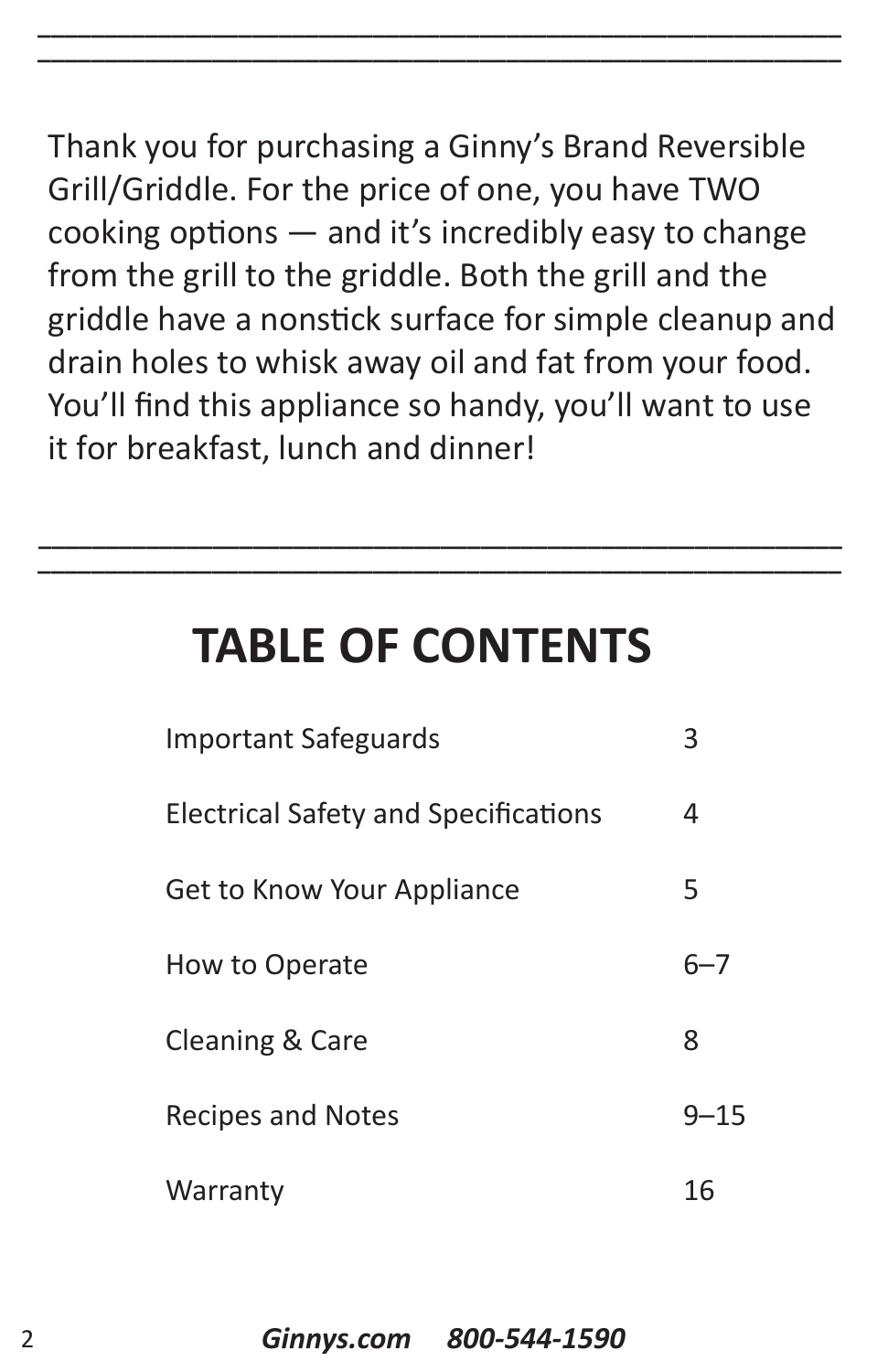## **IMPORTANT SAFEGUARDS**

#### *READ CAREFULLY BEFORE USING AND SAVE THESE INSTRUCTIONS!*

- FOR HOUSEHOLD USE ONLY. DO NOT use this appliance for other than its intended use.
- REMOVE all packaging materials and labels before first use. Please dispose of the packaging materials via the appropriate recycling system, in an environmentally friendly manner.
- **WASH all removable parts before first use. See Cleaning & Care.**
- A SHORT CORD is provided to reduce the hazards resulting from entanglement or tripping. If this is a DETACHABLE CORD, always attach it to the appliance first, then to the electrical outlet. DO NOT drape the cord over the counter or tabletop, where it can be pulled on or tripped over. NEVER wrap the cord tightly around the appliance, as this could cause the cord to fray or break.
- We DO NOT recommend using an extension cord with this appliance. However, IF AN EXTENSION CORD IS USED, the marked electrical rating should be at least as great as the electrical rating of this appliance.
- CLOSE SUPERVISION is necessary when using this appliance near CHILDREN.
- A fire may occur if this appliance is used near FLAMMABLE MATERIALS, including curtains, towels, walls, etc. DO NOT place any paper, plastic, or other non-food items on the appliance. DO NOT place the appliance or its cord on or near a heated surface, or in a heated oven.
- This appliance should always be used on a STABLE, DRY, HEAT-RESISTANT SURFACE. DO NOT use near water.
- DO NOT use an accessory or attachment not recommended by Ginny's, as this may cause injury, or damage the appliance.
- DO NOT touch hot surfaces. Use handles or knobs.
- Always use OVEN MITTS when handling hot food or appliances. DO NOT attempt to move an appliance when it is hot or has hot contents.
- DO NOT use outdoors.
- TURN OFF AND UNPLUG this appliance when not in use.
- NO SERVICEABLE PARTS INSIDE THIS APPLIANCE.
- DO NOT USE AN APPLIANCE WITH A DAMAGED CORD OR PLUG, OR AFTER THE APPLIANCE MALFUNCTIONS, OR HAS BEEN DAMAGED IN ANY MANNER.
- Appliances/tools contain valuable materials that can be recycled. Please dispose of your old appliances/tools using appropriate collection systems.

### *Facebook.com/GinnysBrand* 3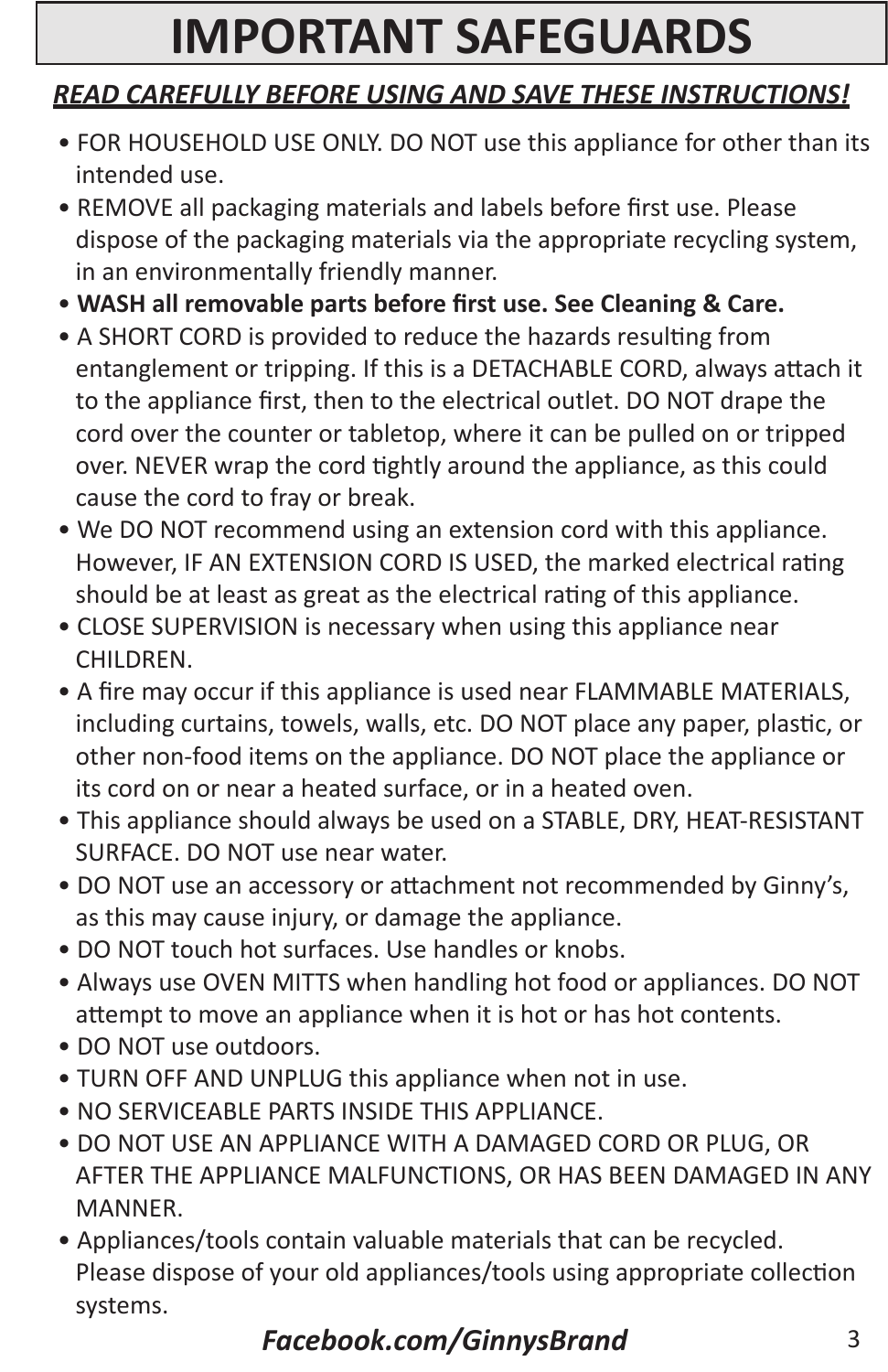## **ELECTRICAL SAFETY**

This appliance is equipped with a polarized plug in which one prong is wider than the other. This is a safety feature to reduce the risk of electrical shock. The plug should be attached to the appliance before connecting to an electrical outlet. The plug will fit into a polarized outlet only one way. If you are unable to insert the plug into the outlet, try reversing the plug. If it still does not fit, contact a qualified electrician. Do not attempt to modify the plug in any way. Ginny's cannot accept any liability for damage or injury resulting from failure to observe these safety procedures.

## **SPECIFICATIONS**

| <b>POWER RATING</b> | 120V, 60Hz, 1500W         |
|---------------------|---------------------------|
| COOKING SURFACE     | 15.5" x 9.75"             |
| CORD LENGTH         | 25"                       |
| <b>DIMENSIONS</b>   | 21" L x 12.5" W x 3.25" H |
| MODEL               | SLG-024                   |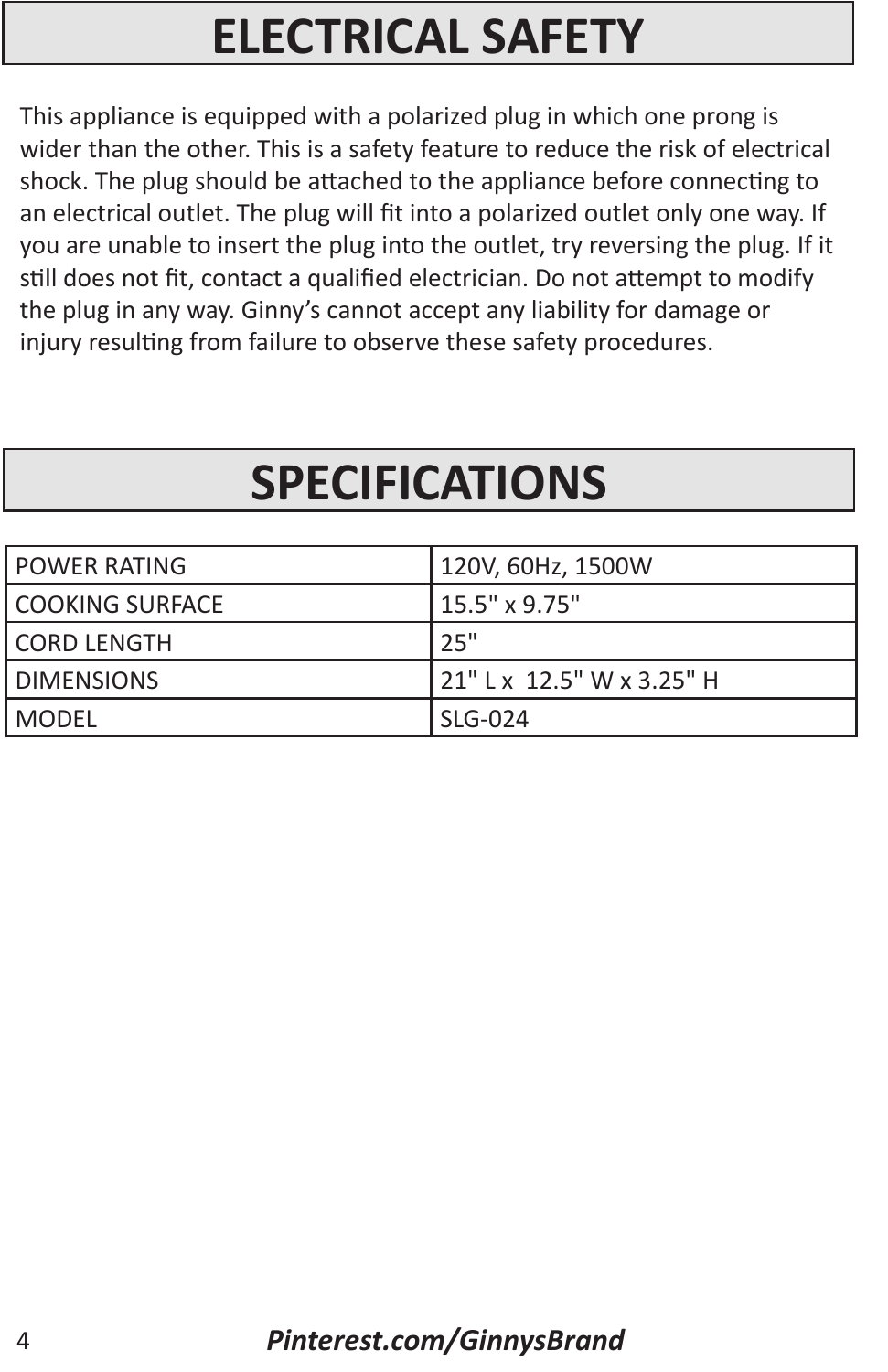## **GET TO KNOW YOUR APPLIANCE**









- 1. Reversible Grill/Griddle Plate
- 2. Control Inlet
- 3. Handle (2)
- 4. Drip Tray
- 5. Base
- 6. Control Connector with Dial and Cord (Cord not shown)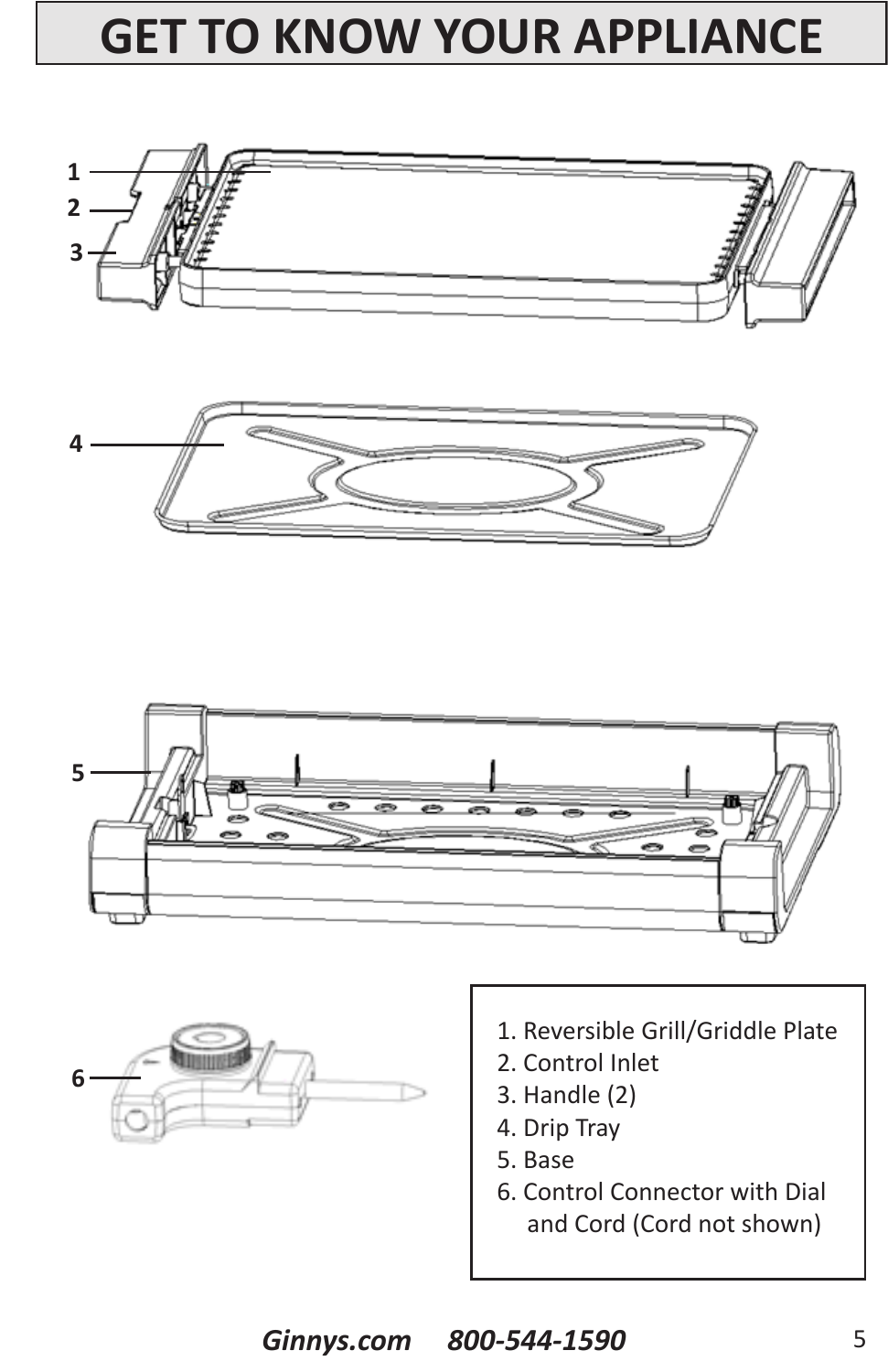## **HOW TO OPERATE**

- **Note:** The first time you use the grill/griddle, there may be slight odor and/or smoke. This is normal and common to appliances with nonstick surfaces.
- 1. Put the drip tray in place on the base. Select which side of the grill/griddle plate you wish to cook on, and place the plate firmly onto the base. The side with the grooved (grill) surface is suitable for grilling hamburgers, steaks, chicken breasts, kabobs, etc. The side with the smooth (griddle) surface is used to fry eggs, pancakes, sliced vegetables, stir-fry, etc.
- 2. Plug the connector firmly into the inlet of the grill/griddle plate. The connector will fit only 1 way (with the dial on top). Plug the power cord into an outlet.
- 3. Turn the dial on the connector to set the temperature per your recipe (0 is OFF, 1–5 is LOW–HIGH). The indicator light will come on and will remain on until the selected temperature is reached. When the light goes off, the griddle/grill is preheated and ready to use. (During cooking, the light will cycle on and off. This is normal.)
- 4. Turn the dial on the connector to OFF when cooking is completed. Unplug the power cord from the outlet and allow the plate to cool before cleaning or removing.

- **Tips:** For best results, preheat the grill/griddle before cooking.
	- To prevent scratching the cooking surface, always use plastic or wooden utensils.
	- Never cut foods on the grill or griddle.
	- If cooking vegetables, fish, or lean meat, coat the cooking surface with cooking spray or vegetable oil to prevent sticking. If cooking fatty meats, or if the food has been marinated, there is no need to treat the grill/griddle.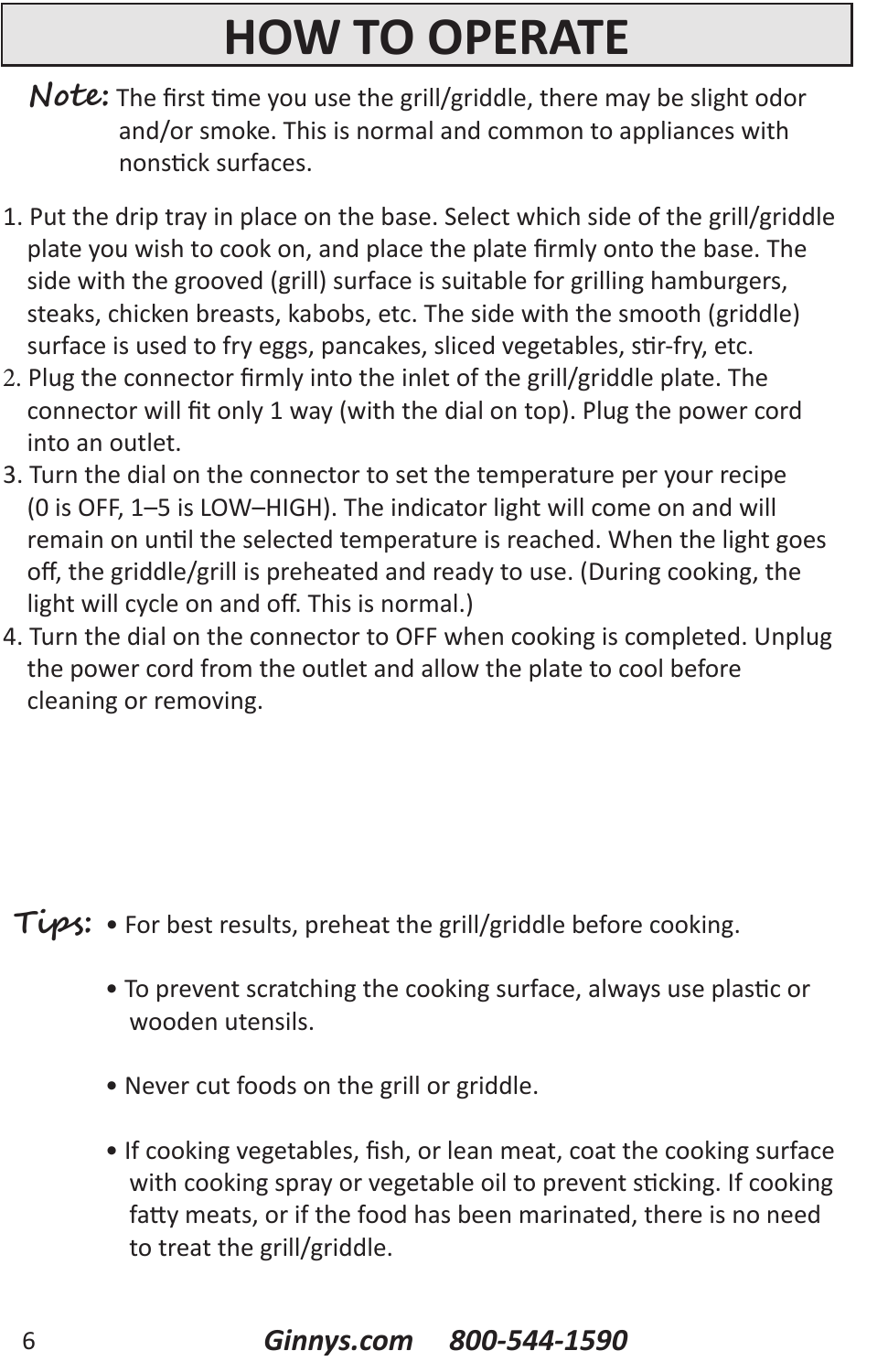# **HOW TO OPERATE**

*Use the following table as a guideline for food amounts and cooking times. (Cooking times are estimated.)*

| Food                  | <b>Approx. Time</b><br>(minutes) | <b>Doneness test</b>   |
|-----------------------|----------------------------------|------------------------|
| <b>Steak</b>          | 8 to 15                          | Until desired doneness |
| <b>Bacon</b>          | $4$ to $8$                       | Until desired doneness |
| Pork Chops, boneless  | 15 to 20                         | Until no longer pink   |
| Hamburger, 1/2" thick | 8 to 10                          | Until no longer pink   |
| Sausage               | 12 to 15                         | Until no longer pink   |
| Hot Dog               | 8 to 10                          | Heated through         |

**Note:** Use higher settings to "sear" when grilling hamburgers, steaks, chicken breasts, etc. Use low–medium settings when cooking more delicate foods like hotdogs or fish, or when reheating previously cooked foods.

#### **WARNINGS:**

- **Make sure the inlet on the plate is COMPLETELY DRY before attaching the connector.**
- **DO NOT leave the appliance unattended when in use.**
- **DO NOT flip the grill/griddle plate over until cooled.**
- **DO NOT cook without the drip tray in place.**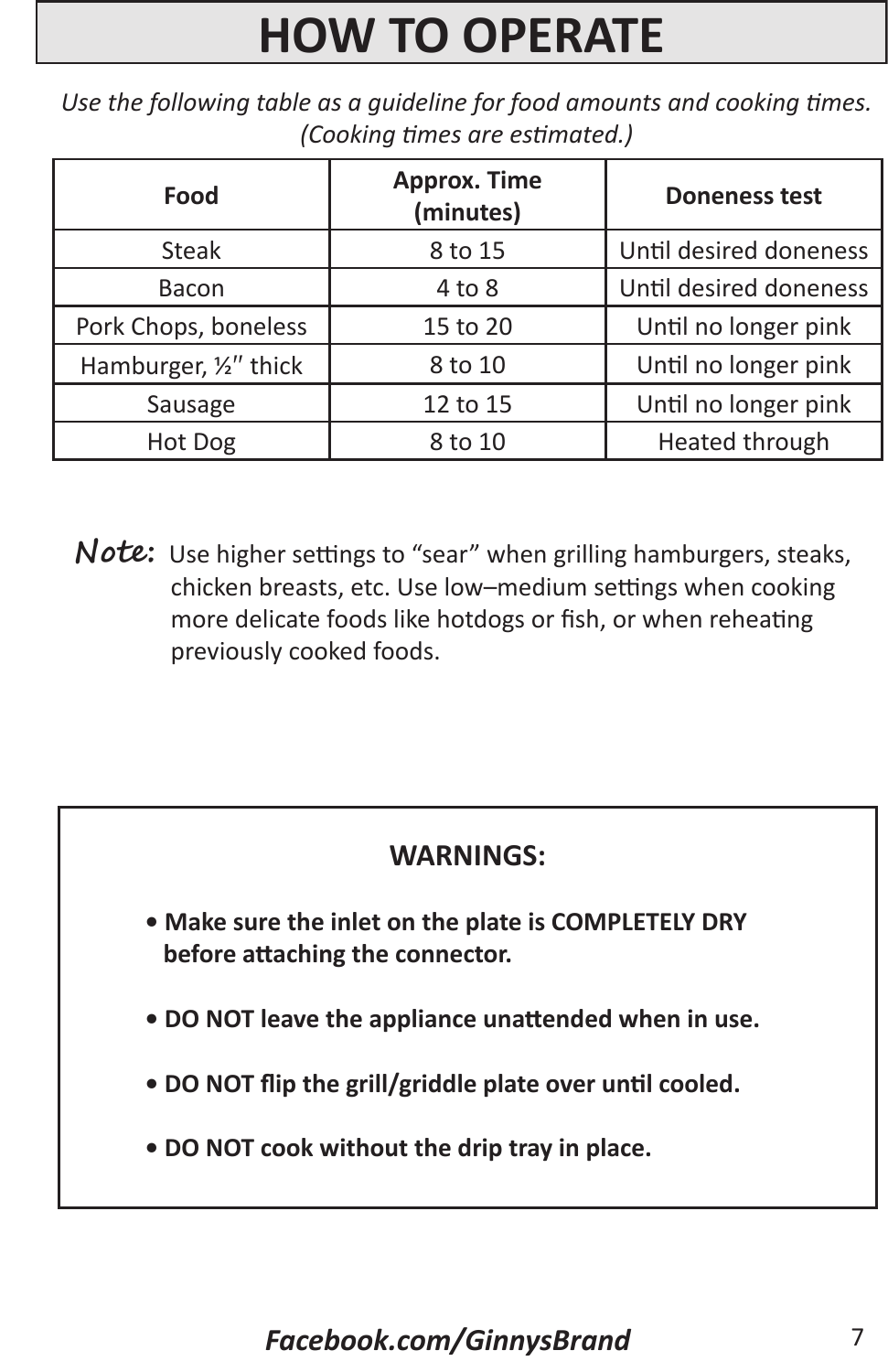## **CLEANING & CARE**

- 1. Turn off and unplug the appliance.
- 2. Always allow the appliance to cool completely before cleaning.
- 3. Pull out the connector. If cleaning is necessary, wipe the connector with a slightly damp cloth. **DO NOT IMMERSE THE CONNECTOR IN WATER OR ANY OTHER LIQUID!**
- 4. Lift the grill/griddle plate off the base. The plate can be washed in the dishwasher or washed by hand. Do not use abrasive brushes or pads, or harsh cleaning solutions. Use a soft cloth, sponge or rubber spatula to remove any stuck-on food or residue.
- 5. Hand wash the drip tray and the base in warm, soapy water.
- 6. Ensure all parts are dried thoroughly before reassembling and using this appliance. **PAY CLOSE ATTENTION TO DRY THE INLET COMPLETELY BEFORE THE APPLIANCE IS USED AGAIN.**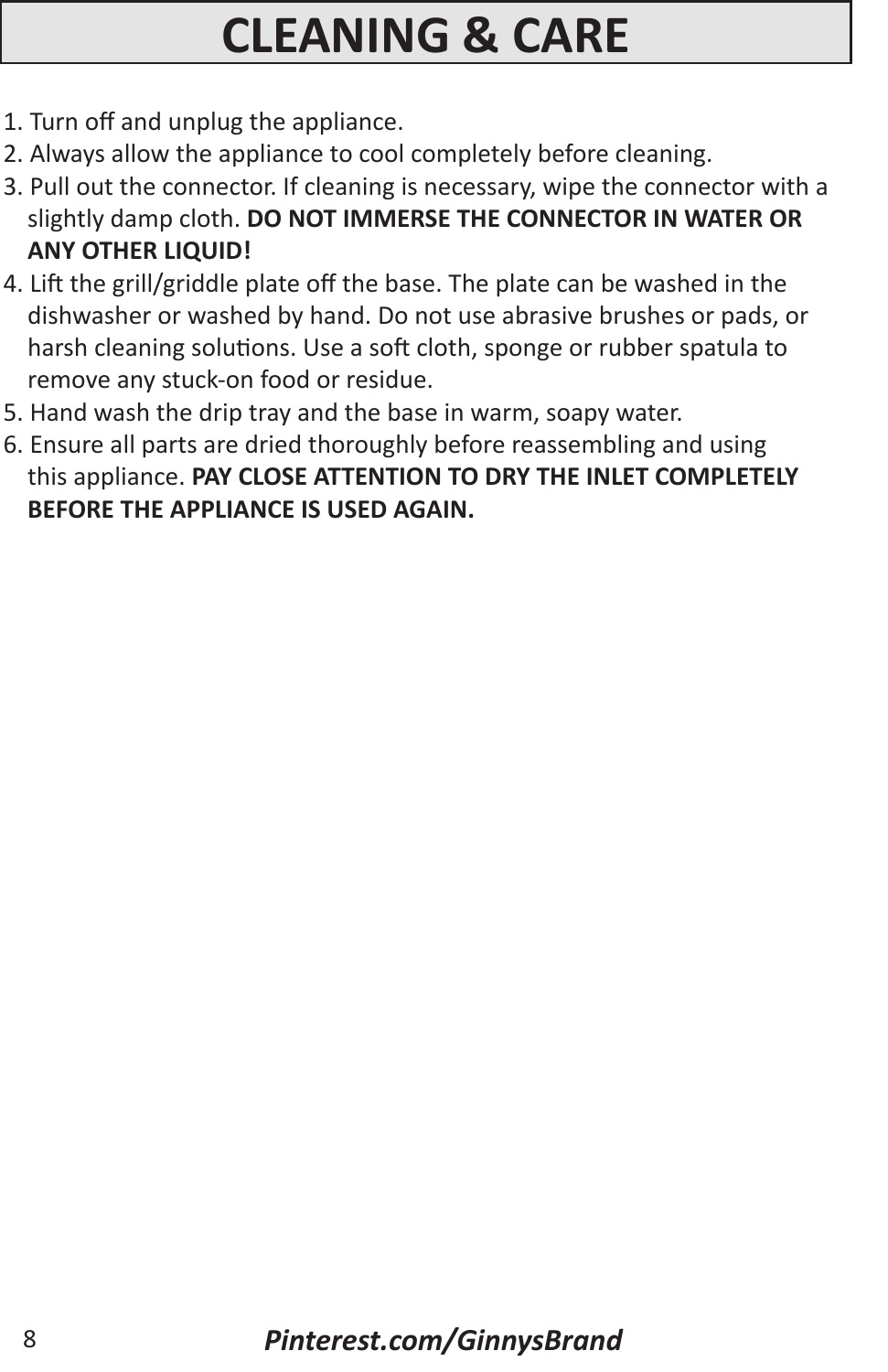#### **Oatmeal Raisin Almond Pancakes**

You read that right: oatmeal, raisins, and almonds. For a special occasion or just when you need a hearty breakfast, these pancakes are sure to please! Never mind that they taste like oatmeal raisin cookies – they will fill you up and keep you going all morning long. Add some sausage or bacon on the side, and you have a meal (no need to save this recipe for breakfast only). Enjoy!

| 1½ cup pancake mix (like Bisquick <sup>®</sup> ) | $\frac{1}{3}$ cup raisins            |
|--------------------------------------------------|--------------------------------------|
| % cup rolled oats                                | 2 eggs                               |
| 2 Tbsp. brown sugar                              | 2 cups low fat milk                  |
| $\frac{1}{2}$ tsp. ground cinnamon               | 2 Tbsp. butter, melted               |
| pinch ground nutmeg                              | 1/ <sub>3</sub> cup slivered almonds |

- 1. In a large bowl, mix the first 6 ingredients together and set aside.
- 2. In a small bowl, whisk together the eggs, milk and butter. Pour the wet ingredients onto the dry mixture. Stir until all the dry ingredients are moistened. Let the batter rest for 5 minutes.
- 3. Preheat the griddle to medium heat.
- 4. Ladle the pancake batter onto the griddle (about ¼ cup each). Sprinkle the batter with almonds, and cook until batter bubbles and edges start to brown. Flip pancakes and cook through (about 2 more minutes).

Makes about 15 pancakes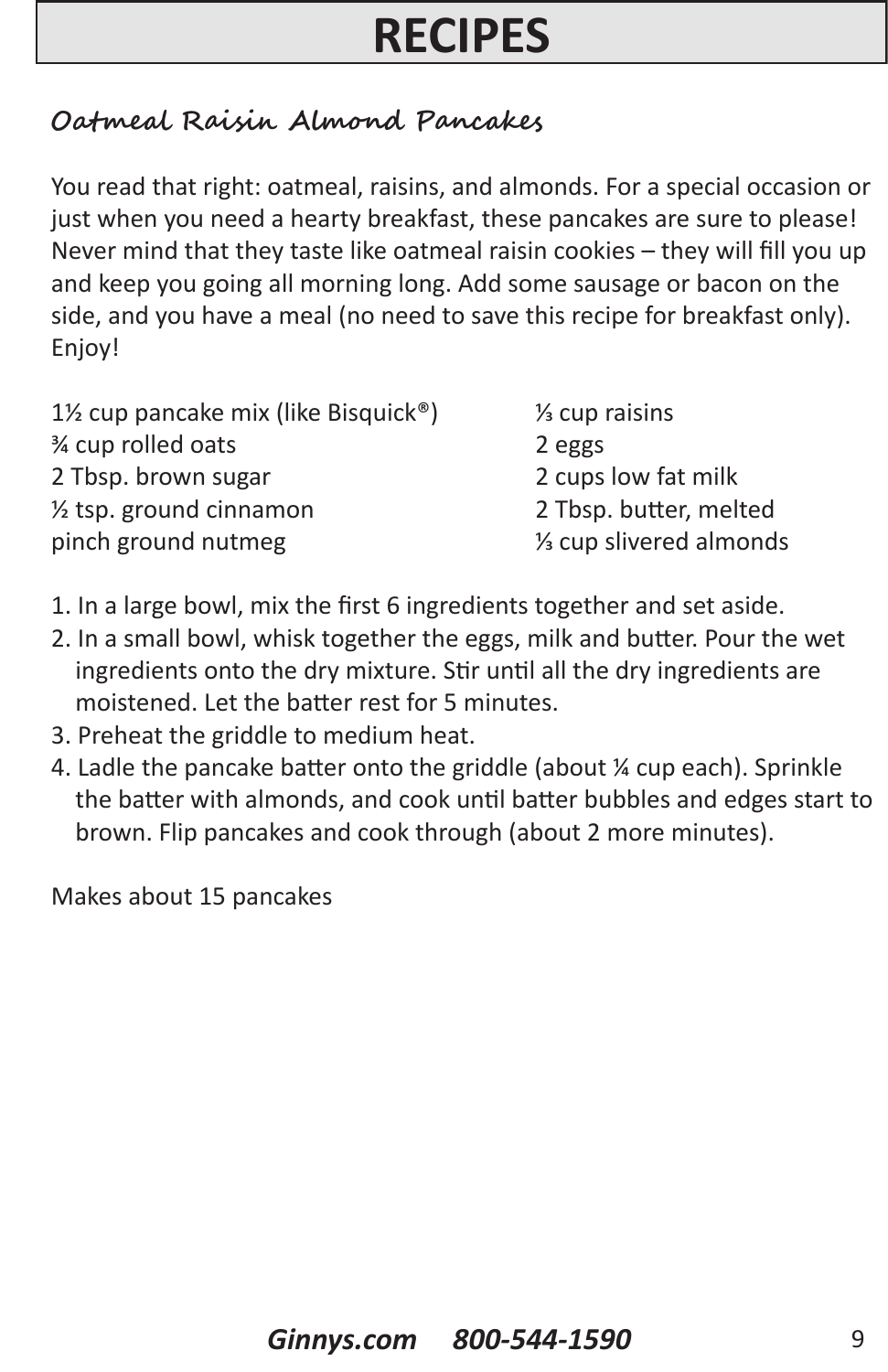#### **Corned Beef Hash**

Here's a great way to use up those St. Patrick's Day leftovers! Top with fried eggs for a complete meal.

| 2 Tbsp. butter or bacon drippings | 1 red or green bell pepper, chopped                          |
|-----------------------------------|--------------------------------------------------------------|
| 2 Tbsp. vegetable oil             | 1 <sup>1</sup> / <sub>2</sub> cups cabbage, cooked & chopped |
| 4 med. potatoes, cooked & cubed   | 1½-2 cups corned beef, cubed                                 |
| 1 med. onion, chopped             | salt & pepper                                                |
| 2 cloves garlic, minced           | hot sauce (optional)                                         |
|                                   |                                                              |

- 1. Heat the butter and oil over medium/high heat.
- 2. Add potatoes and fry until they start to brown and get crispy (about 3 minutes).
- 3. Add the onion, garlic & bell pepper. Saute with the potatoes for 4–5 more minutes.
- 4. Reduce the heat to medium and add the cabbage and beef. Stir well. Cook 10 more minutes until all heated through and crispy. Add salt & pepper to taste.
- 5. Serve the hash with hot sauce.

Serves 4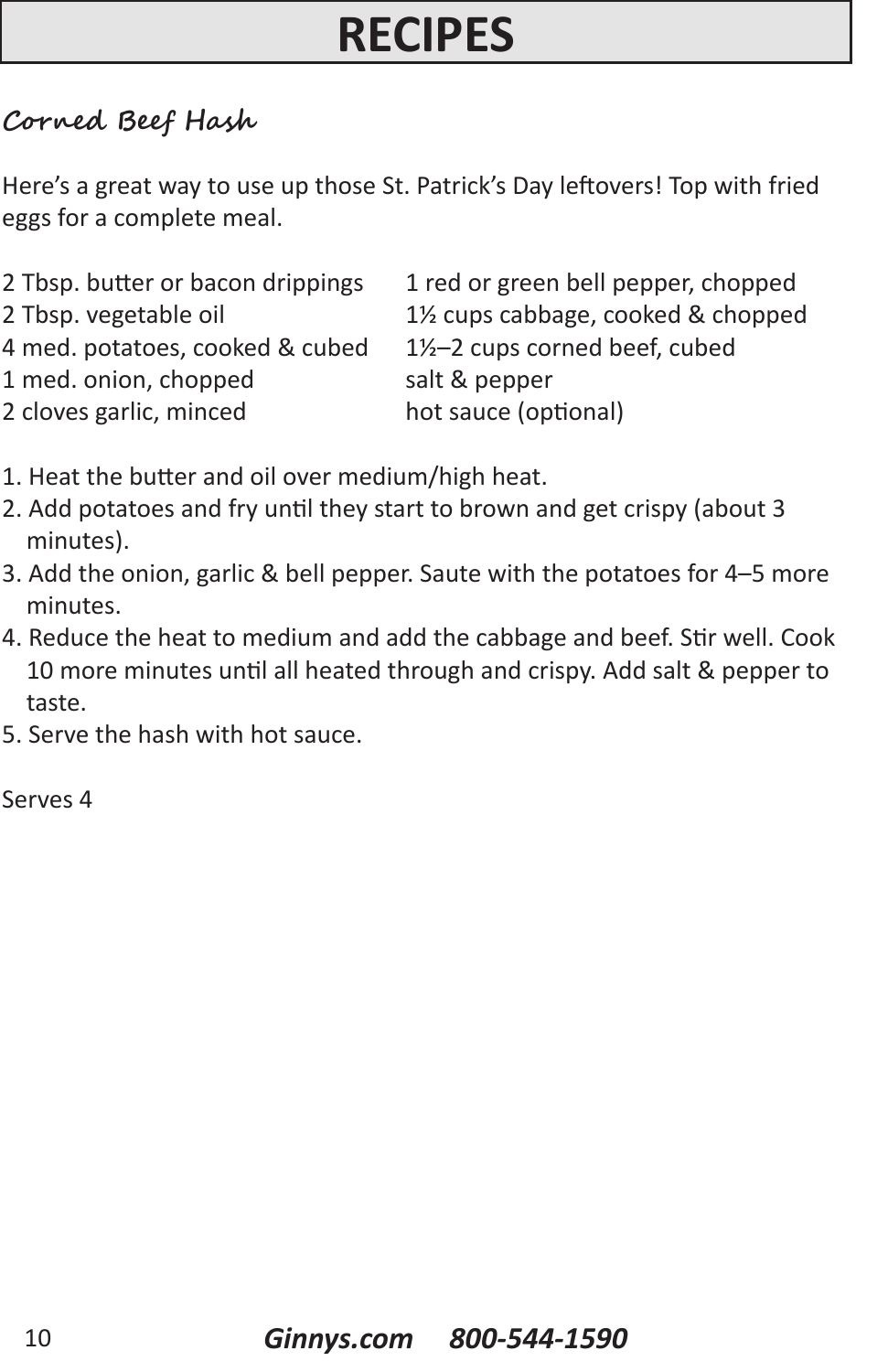#### **Cheesesteak Sandwiches**

| 1 Tbsp. olive oil      | 1/2 lb. roast beef, thinly sliced (like from a deli) |
|------------------------|------------------------------------------------------|
| 1 onion, thinly sliced | 1/2-1 cup mozzarella cheese, shredded                |
| 1 bell pepper, sliced  | 2 soft hoagie rolls, buttered                        |
| 1 tsp. garlic, minced  | pickles or pepperoncini for garnish, sliced          |

- 1. Preheat the griddle on high. When hot, add the oil, onion and pepper. Stir often until the vegetables are softened and browned. Stir in the garlic. Reduce heat to medium and move the vegetables to one side of the griddle.
- 2. Cut the beef into 1" strips and add to the griddle. Toss beef until heated through (just a couple minutes).
- 3. Mix the vegetables and beef together, then separate into 2 equal piles on the griddle. Sprinkle equal amounts of cheese on each pile and let sit until the cheese melts.
- 4. Scoop each pile onto a buttered roll and add pickles or pepperoncini slices. Enjoy!

Serves 2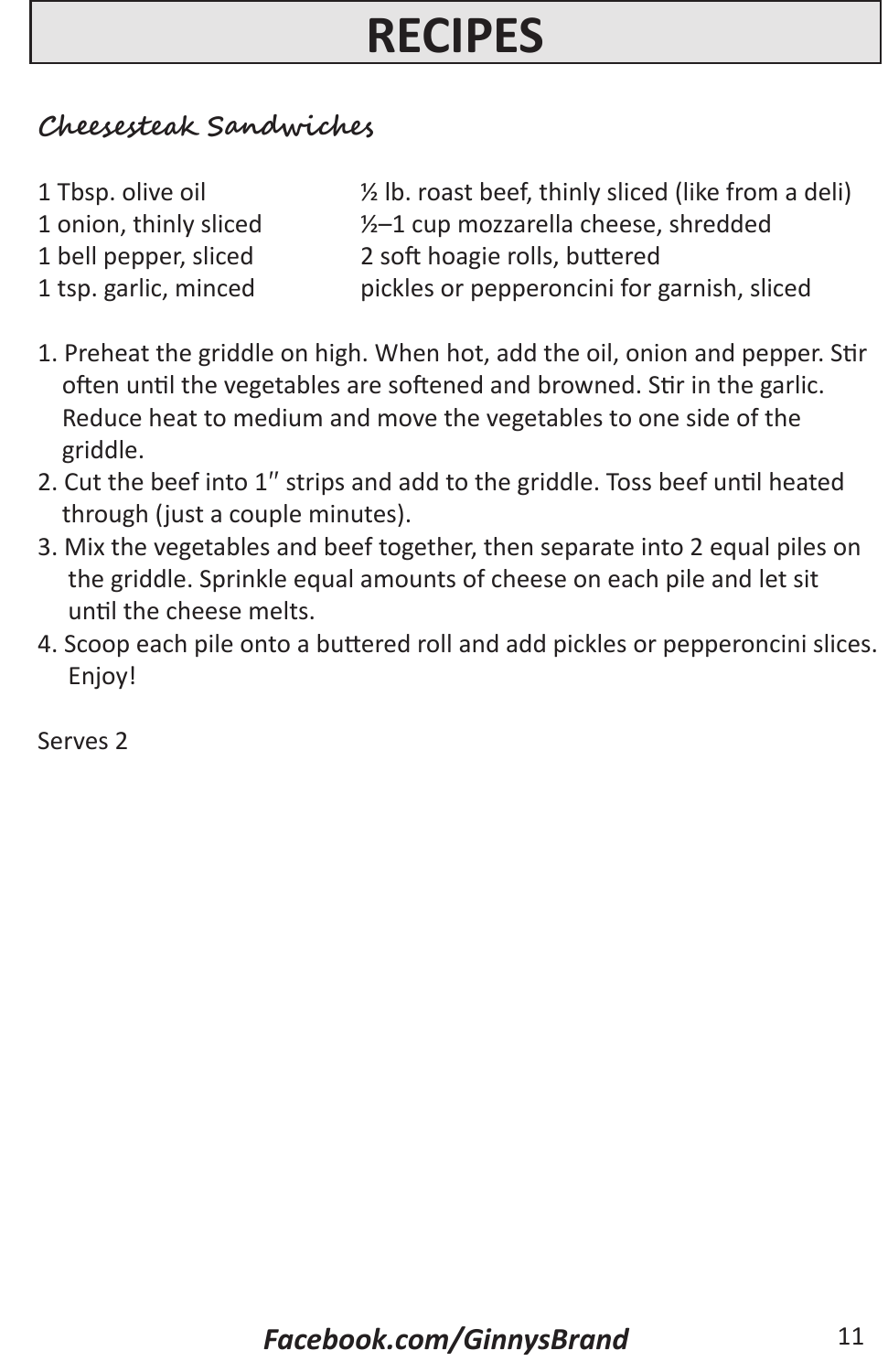#### **Chicken and Pineapple Kabobs**

1 large sweet onion, cut into chunks  $1/2$ –1 lb. skinless boneless chicken breast or thighs, cut into 1<sup>"</sup> cubes 1 can (20 oz.) pineapple chunks in juice, drained (retain the juice) 6–8 12" skewers salt & pepper barbeque sauce

- 1. Assemble the kabobs by layering pieces of the onion, chicken and pineapple onto the skewers.
- 2. Marinate the kabobs in the pineapple juice for 30 minutes.
- 3. Preheat the grill plate over medium-high heat.
- 4. Cook the kabobs, turning every 3 minutes, until the internal temperature of the chicken is 165°F. Salt & pepper to taste.
- 5. Serve with your favorite barbeque sauce.

Serves 3-4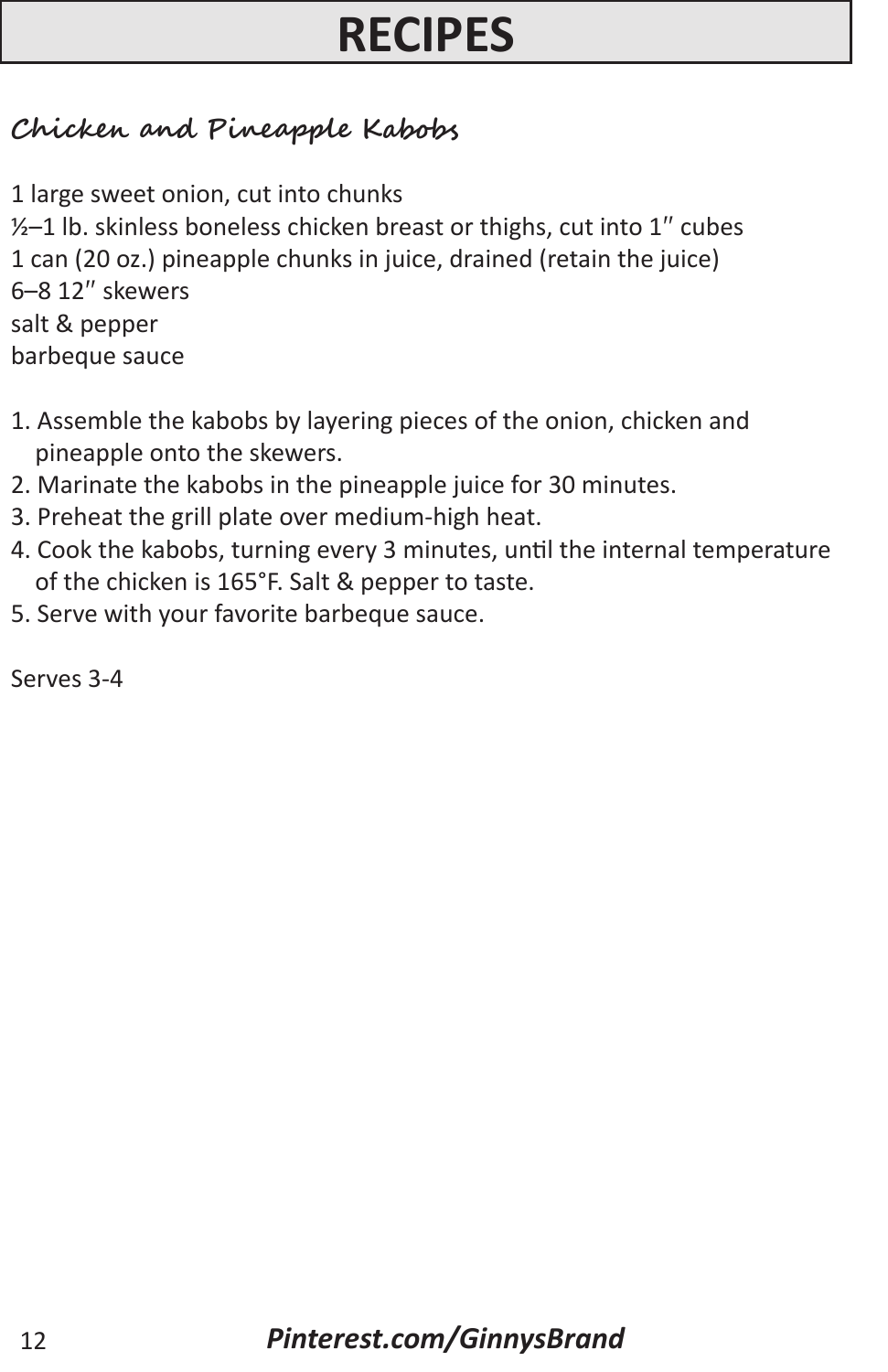#### **Greek Pork Chops**

2 Tbsp. lemon juice, divided 1 tsp. dried dill weed 2 tsp. olive oil, divided ½ tsp. kosher salt, divided ¾ cup plain Greek yogurt

- 1 tsp. dried oregano 1 cucumber, seeded and diced
- 1 tsp. garlic, minced 2 medium tomatoes, cut into wedges
- 1 lb. (4) boneless pork chops 1 medium onion, thinly sliced
- 1. Combine 1 Tbsp. juice, 1 tsp. oil, oregano and garlic to form a paste. Use a pastry brush to apply to both sides of the pork chops, and set aside for 15–20 minutes at room temperature.
- 2. In a small bowl, whisk together 1 Tbsp. juice, 1 tsp. oil, yogurt, dill and ¼ tsp. salt. Stir in the cucumber and chill in the refrigerator.
- 3. Preheat the grill plate to medium/high heat. When hot, place the pork chops on the grill and cook for 4–5 minutes. Flip the pork chops, and add the tomatoes and onion on the side of the grill. Sprinkle all with remaining salt. Cook the pork another 4–5 minutes. Stir the tomatoes and onions often and remove from heat when they begin to soften.
- 4. Serve the pork chops, tomato and onions on the side, all topped with the yogurt sauce. Enjoy!

Serves 4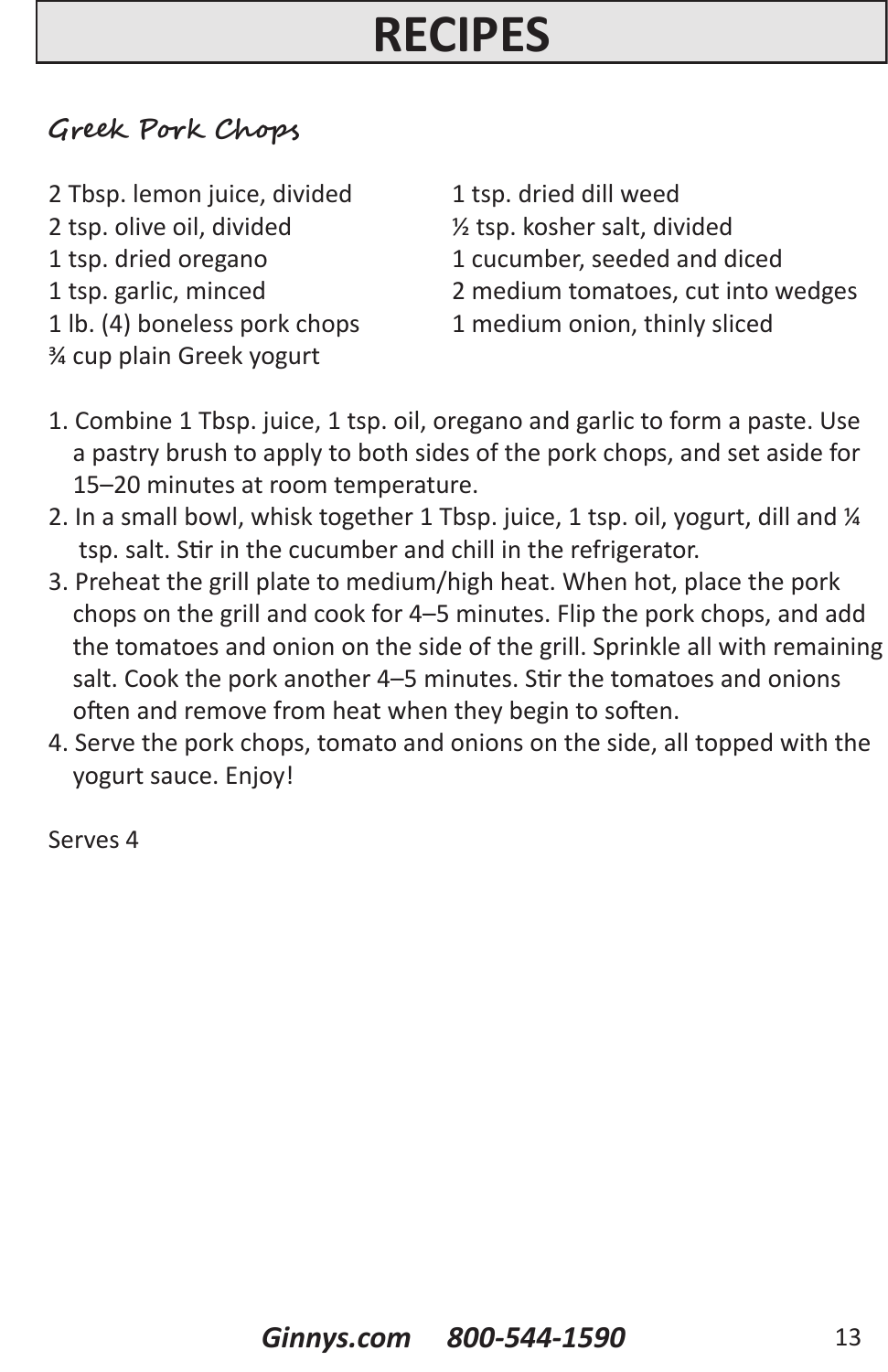### **NOTES**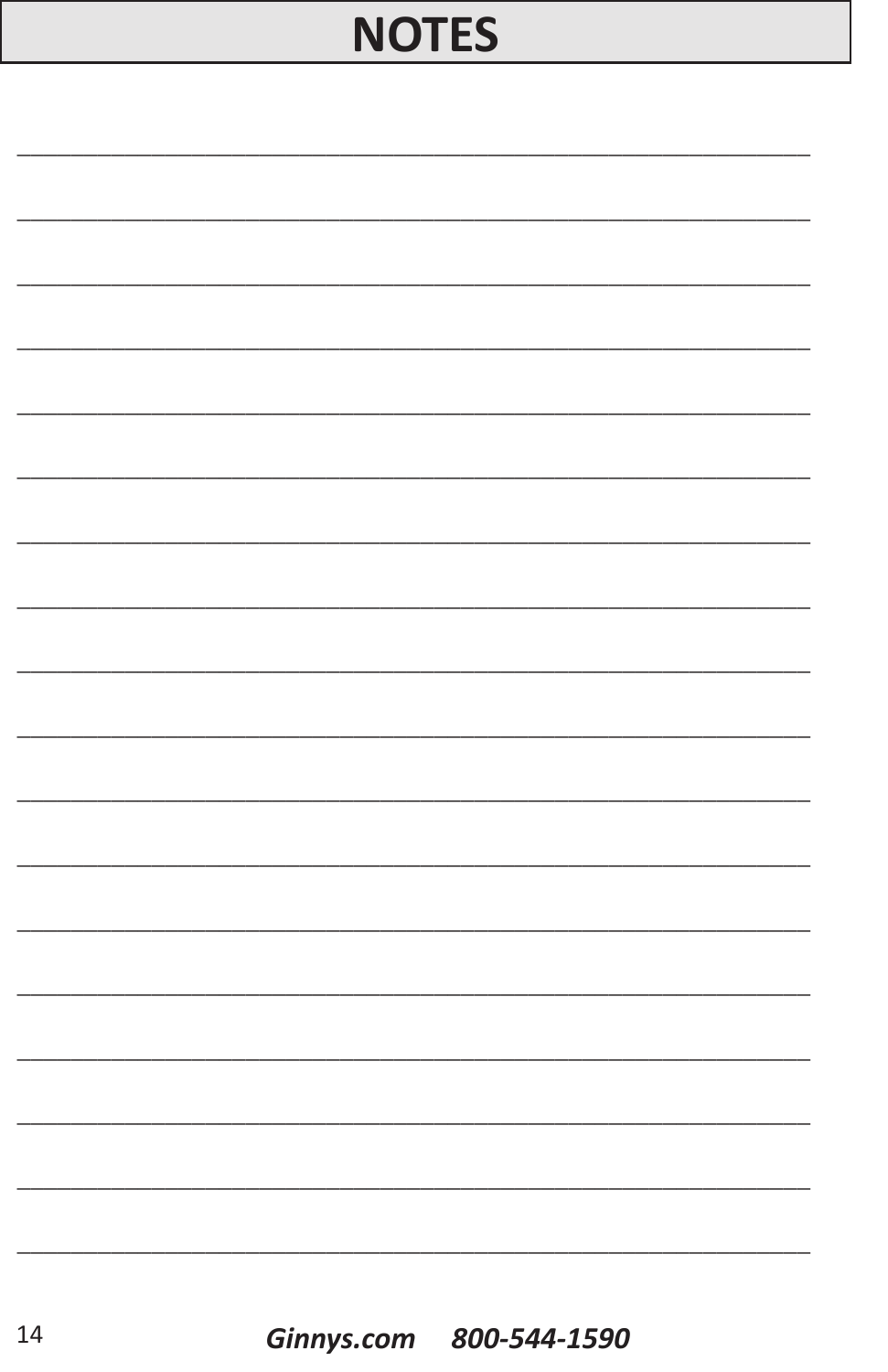### **NOTES**